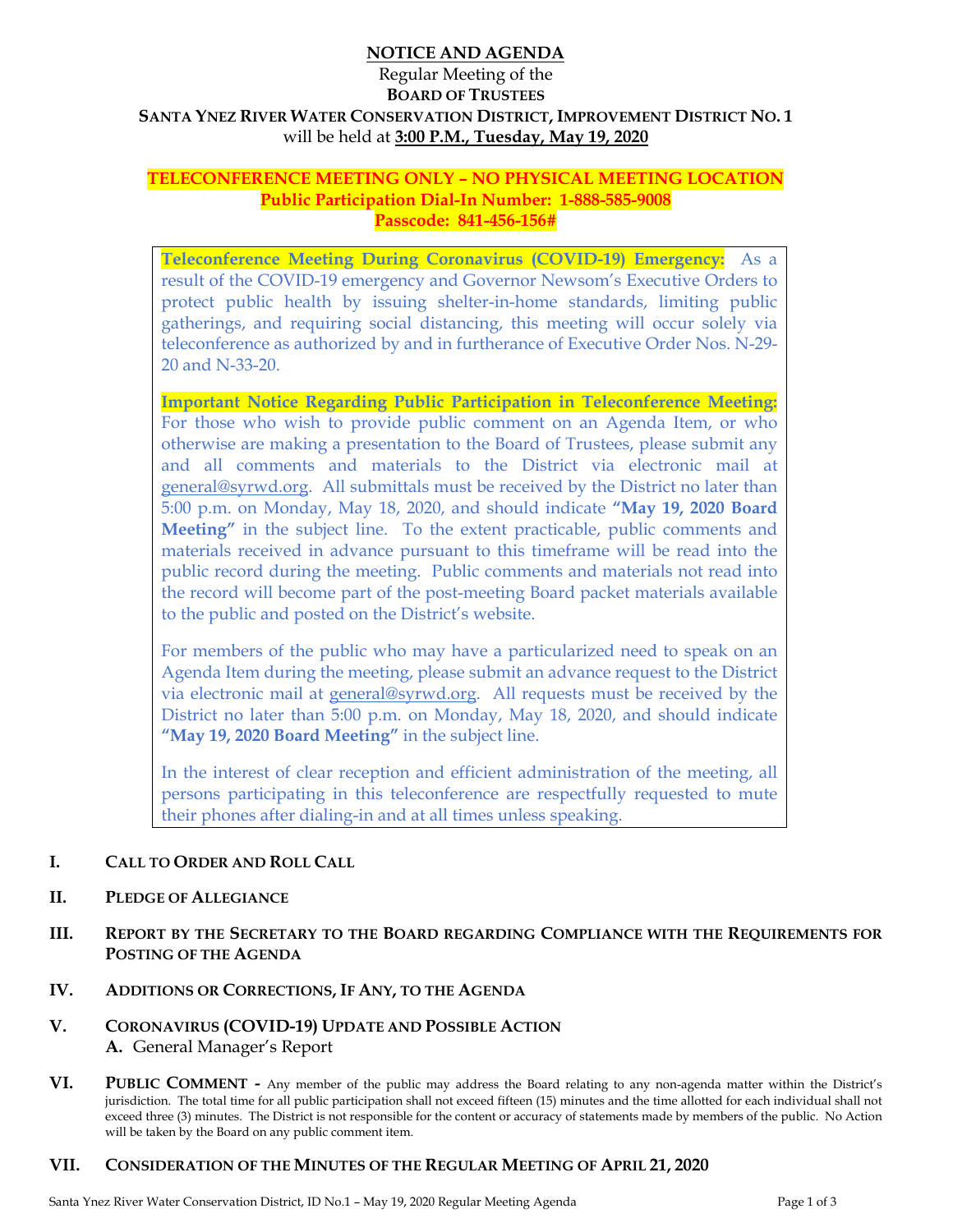- **VIII. CONSENT AGENDA -** All items listed on the Consent Agenda are considered to be routine and will be approved or rejected in a single motion without separate discussion. Any item placed on the Consent Agenda can be removed and placed on the Regular Agenda for discussion and possible action upon the request of any Trustee.
	- CA-1. Water Supply and Production Report
	- CA-2. Central Coast Water Authority Updates
- **IX. MANAGER REPORTS - STATUS, DISCUSSION AND POSSIBLE BOARD ACTION ON THE FOLLOWING SUBJECTS:**

### **A. DISTRICT ADMINISTRATION**

- 1. Financial Report on Administrative Matters
	- a) Presentation of Monthly Financial Statements Revenues and Expenses
	- b) Approval of Accounts Payable
- 2. Fiscal Year 2020/2021 Preliminary Budget
- 3. Setting the Appropriation Limit for the 2020/2021 Fiscal Year Article XIIIB (Proposition 13)
	- a) California Department of Finance Calculations for 2020/2021 Appropriation Limitations
	- b) Review of Draft Resolutions to be presented for adoption at the June 16, 2020 Board Meeting
		- 1. Draft Resolution 7XX: *A Resolution of the Board of Trustees of the Santa Ynez River Water Conservation District, Improvement District No. #1 Establishing the Appropriation Limit for the 2020-2021 Fiscal Year Pursuant to Article XIIIB of the California Constitution*
		- 2. Draft Resolution 7XX: *A Resolution of the Board of Trustees of the Santa Ynez River Water Conservation District, Improvement District No. #1 Adopting the 2020-2021 Budget and Requesting an Assessment Levy Required to Collect \$875,000 for Contract Obligations*
	- c) Authorization to Post Notice and Make Public the 2020/2021 Appropriation Limitation Calculation
- **X. REPORT, DISCUSSION AND POSSIBLE BOARD ACTION ON THE FOLLOWING SUBJECTS:**

#### **A. CACHUMA PROJECT – OPERATIONS AND SUPPLIES**

- 1. Cachuma Project Water Service Contract No. I75r-1802R and Status of 2020 Water Service Contract Process
- **B. SUSTAINABLE GROUNDWATER MANAGEMENT ACT**
	- 1. Eastern Management Area Update
- **XI. REPORTS BY THE BOARD MEMBERS OR STAFF, QUESTIONS OF STAFF, STATUS REPORTS, ANNOUNCEMENTS, COMMITTEE REPORTS, OBSERVATIONS AND OTHER MATTERS AND/OR COMMUNICATIONS NOT REQUIRING ACTION**
- **XII. CORRESPONDENCE: GENERAL MANAGER RECOMMENDS THE ITEMS NOT MARKED WITH AN ASTERISK (\*) FOR FILE**
- **XIII. REQUESTS FOR ITEMS TO BE INCLUDED ON THE NEXT REGULAR MEETING AGENDA:** Any member of the Board of Trustees may place an item on the meeting agenda for the next regular meeting. Any member of the public may submit a written request to the General Manager of the District to place an item on a future meeting agenda, provided that the General Manager and the Board of Trustees retain sole discretion to determine which items to include on meeting agendas.
- **XIV. NEXT MEETING OF THE BOARD OF TRUSTEES:** The next Regular Meeting of the Board of Trustees is scheduled for **June 16, 2020 at 3:00 p.m.**